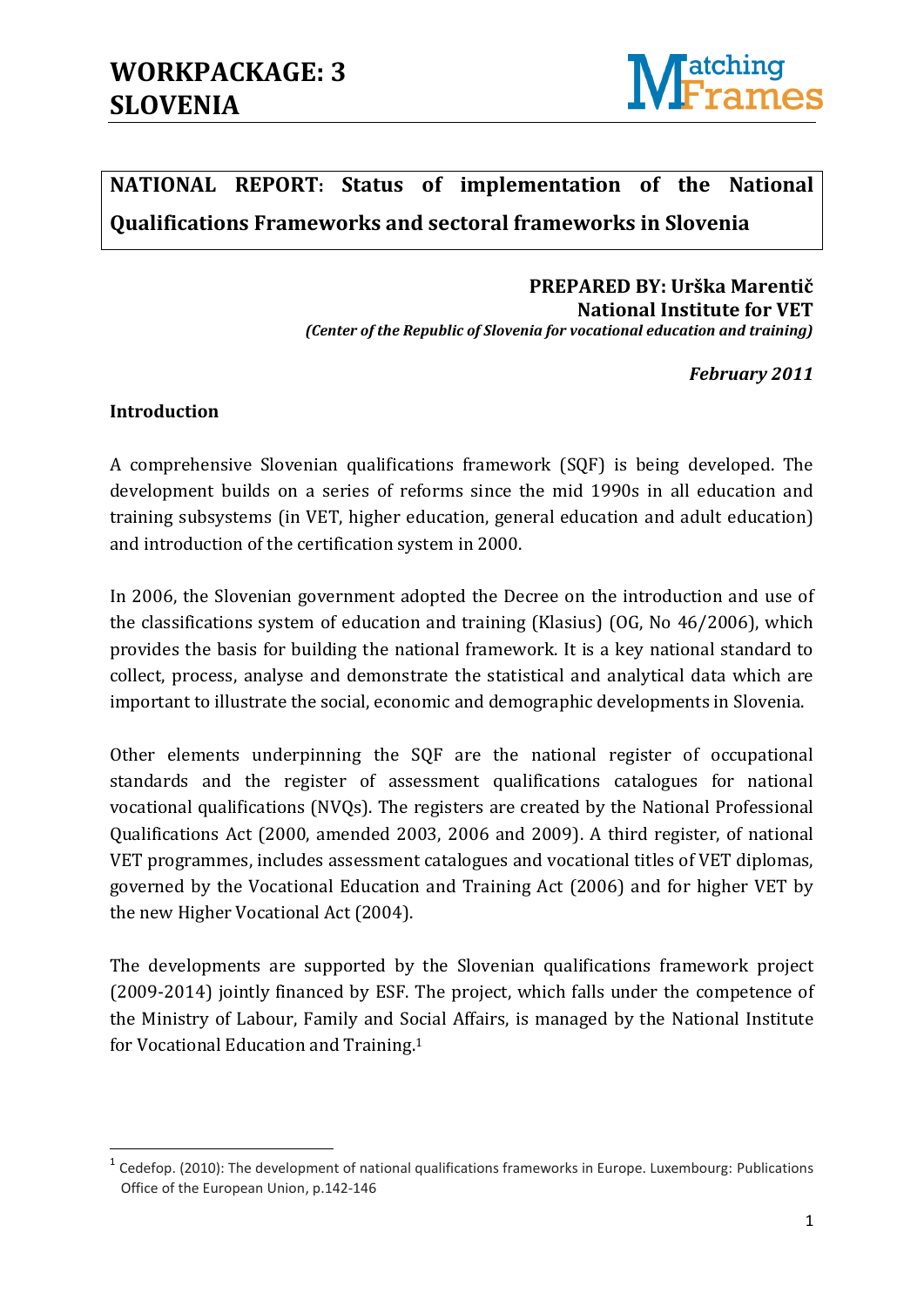

### **1. National qualification framework**

In Slovenia, a consensus emerged between relevant ministries (the Ministry of Education and Sport, the Ministry of Higher Education, Science and Technology as well as the Ministry of Labour, Family and Social Affairs) and social partners about the need to set up the Slovenian Qualifications Framework. Thus, the Slovenian Qualifications Framework would mean an instrument for the classification of qualifications according to a set of criteria for specified levels of learning achieved.

In January 2010, a National Steering Committee for referencing NQF levels to the EQF was nominated by the Government. It is composed of representatives of the Ministry of Education and Sport (chair), the Ministry of Higher Education, Science and Technology, Ministry of Labour, Family and Social Affairs, the Statistical office, the National Institute for Vocational Education and Training and social partners. The National Steering Committee has formal decision making powers when it comes to the development of the Slovenian Qualifications Framework (hereafter SQF). Administrative support is provided by the National Institute for Vocational Education and Training.

The National Steering Committee nominated an expert group for the preparation of descriptors in the SQF. They prepared the proposal of the SQF. The proposal is now in public debate. We expect the proposal to be approved after the closing conference in April 2011.

The proposal attempts to take into consideration national characteristics of the Slovenian education system and labour market, both in the number of levels set up as in the basic logic behind descriptors allowing for gradation. It is also in conformity with the EQF, which serves as the basic reference framework for the EU Member States. In the light of expected labour market trends, the expert group also included the National Vocational Qualifications in the framework as they might prove to be an important complement to formal learning paths in the following period. The draft proposal proposed 10 levels for the SQF. Two main criteria were observed when determining the number of levels: every level has specific rights to employment and every level enjoys specific rights to further education.<sup>2</sup>

**.** 

<sup>&</sup>lt;sup>2</sup> Slovenian Qualifications Framework. Draft proposal. Ljubljana, October 2011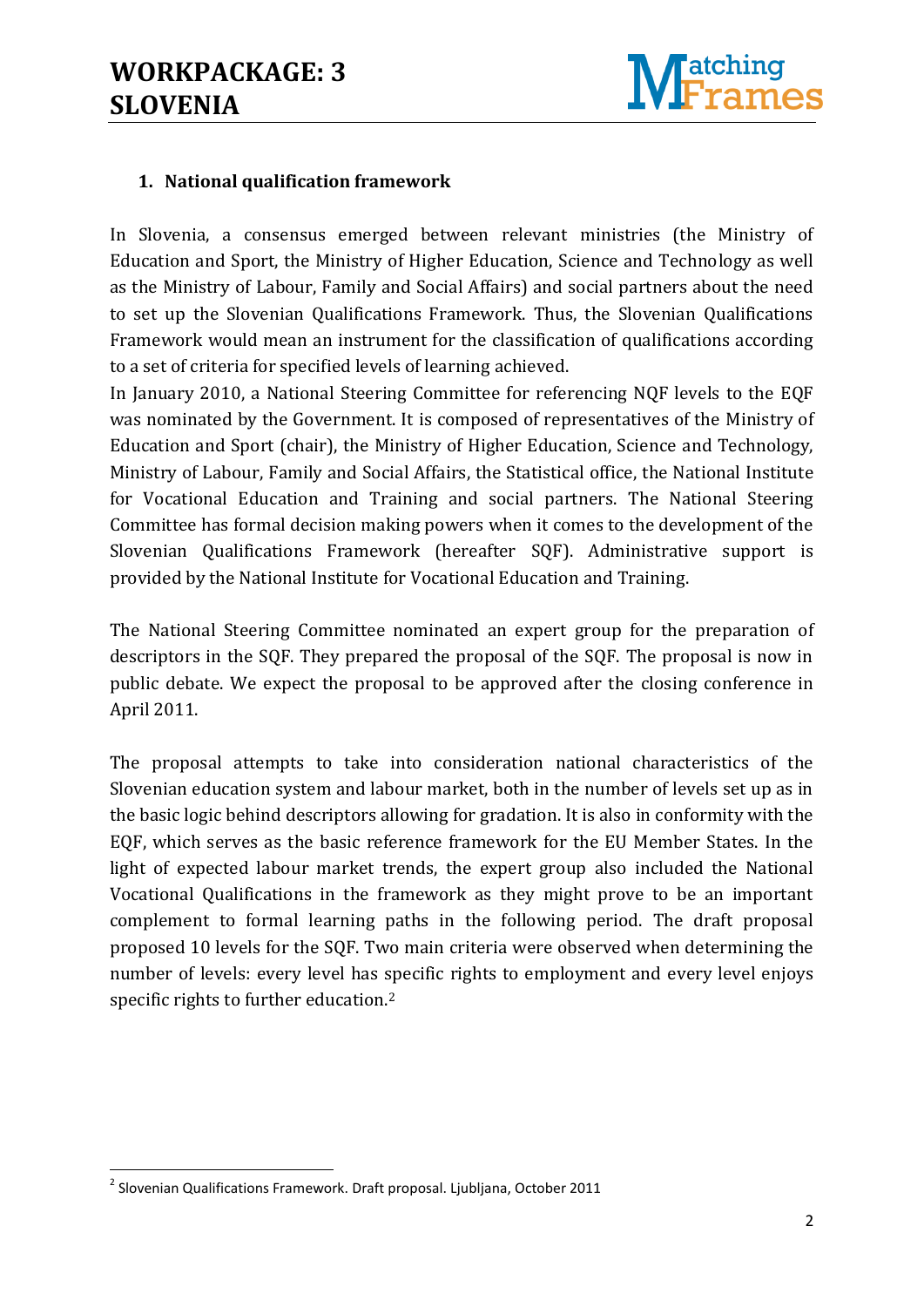

## **2. Sectoral qualifications frameworks**

Currently, there are no official Sectoral qualifications frameworks in Slovenia. It is necessary to prepare and implement the Slovenian Qualifications Frameworks first, only then we will be able to start with the preparation of Sectoral qualifications frameworks.

## **3. Descriptors of the SQF**

In the current draft proposal the level descriptors for the SQF are defined in terms of outcome criteria - knowledge, skills and competences:

- **Knowledge** is the result of learning and acquisition of concepts, principles, theories and practices. It is obtained in different settings: in educational process, at work and in the context of private and social life,
- **Skills** are in the context of the Slovenian Qualifications Framework described as cognitive (e.g. use of logical, intuitive and creative thinking) and/or practical (e.g. manual skills and the use of materials, tools and instruments).
- **Competences** pertain to the ability to use and integrate knowledge and skills in educational, work, personal and/or professional situations. Competences vary in the light of their complexity, independence and responsibility for action. We distinguish between generic and vocationally specific competences.<sup>3</sup>

There are three types of qualifications in Slovenia:

- 1. **Education** Publicly recognised education is obtained after successfully completing publicly approved educational programmes.
- 2. **National vocational qualification** A national vocational qualification is defined as a work related vocational or professional capacity required to perform an occupation at a certain level of complexity.
- 3. **Supplementary qualification** A supplementary qualification is the result of education and training complementing, deepening and expanding an individual's knowledge, skills and competences for life and work. It is demonstrated by a certificate. The certificate can be a requirement for employment or further performance of duties, but it is does not represent a qualification for the entry into higher levels of education.<sup>4</sup>

**.** 

 $3$  Slovenian Qualifications Framework. Draft proposal. Ljubljana, October 2011

<sup>&</sup>lt;sup>4</sup> Cedefop. (2010): The development of national qualifications frameworks in Europe. Luxembourg: Publications Office of the European Union, p.142-146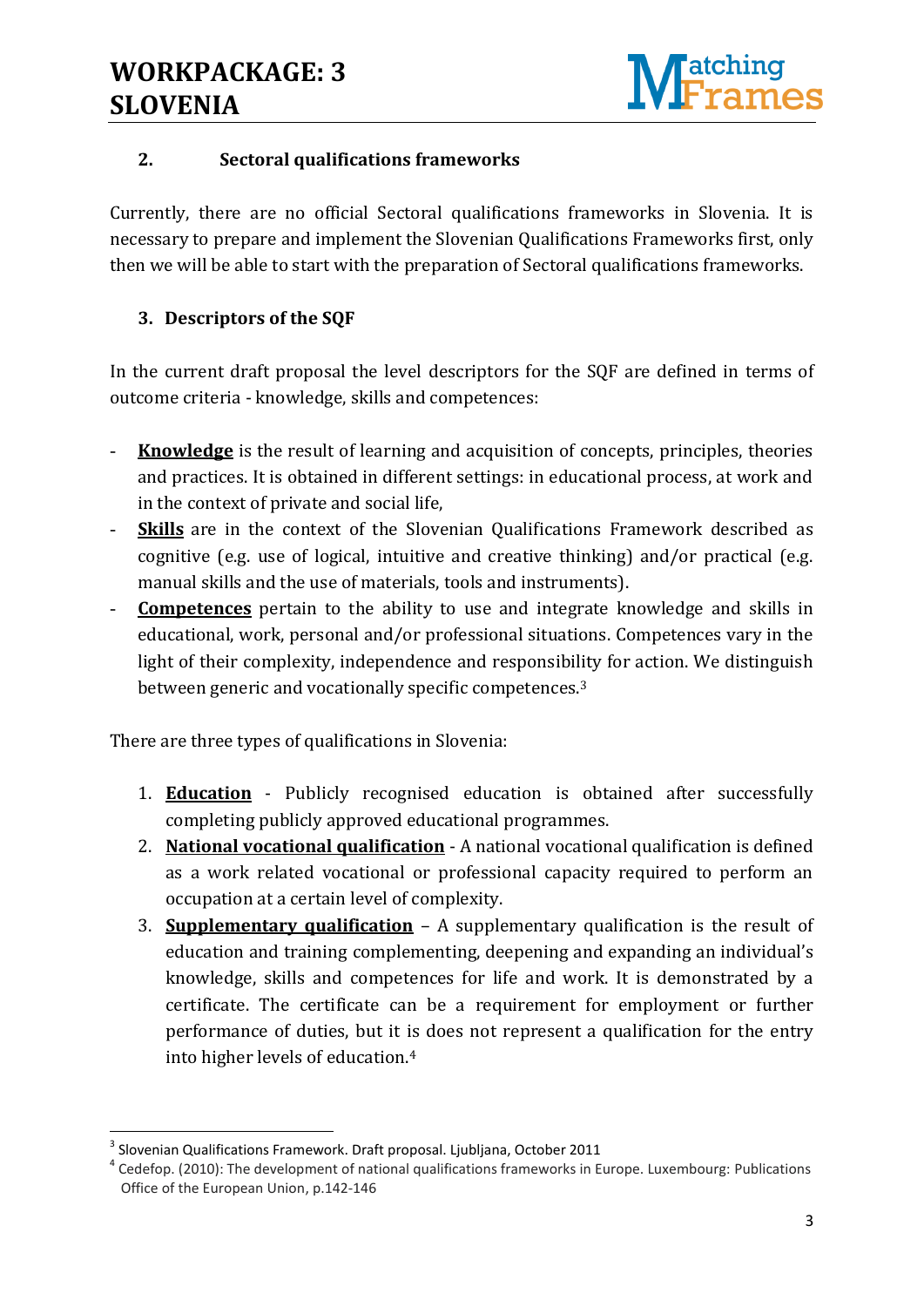

## **4. The relationship between the used descriptors and the European descriptors**

The referencing process planned to be finished in 2012.

## **5. The levels open to VET**

In the draft proposal of SQF levels 3 to 6 are open to VET, while levels 7 to 10 are designed for higher education.

#### **6. VET**

The learning outcomes approach is already embedded in the Slovene education system and well accepted. The term 'educational outcomes' is used by the Decree on the introduction and use of the classifications system of education and training (Klasius) and defined as 'the set of knowledge, skills and competences for 'life and work' achieved by learners in the process of formal, informal and non-formal learning. Educational outcomes are certifiable as a 'rule'.

Education programmes have moved from a content-based to an objectives-based approach. The relationships between objectives and outcomes and between learning objectives/outcomes and learning standards are now being discussed. A balance is being sought in emphasising the role played by general knowledge and acquired key competences, sufficiently broad technical knowledge and certain pedagogical processes in the defining educational outcomes.

In VET, the learning outcome approach is seen as a very useful way of bringing vocational programmes and schools closer to 'real life' and the needs of the labour market. The basis for all VET qualifications is a system of occupational profiles and standards, identifying knowledge and skills required in the labour market. National VET framework curricula define expected knowledge, skills and attitudes that need to be acquired by students. Syllabuses usually follow the Bloom taxonomy/concept of learning outcomes. Broad competence in catalogues for modules/subjects is defined as ability and readiness to use knowledge, skills and attitudes in study and work contexts.